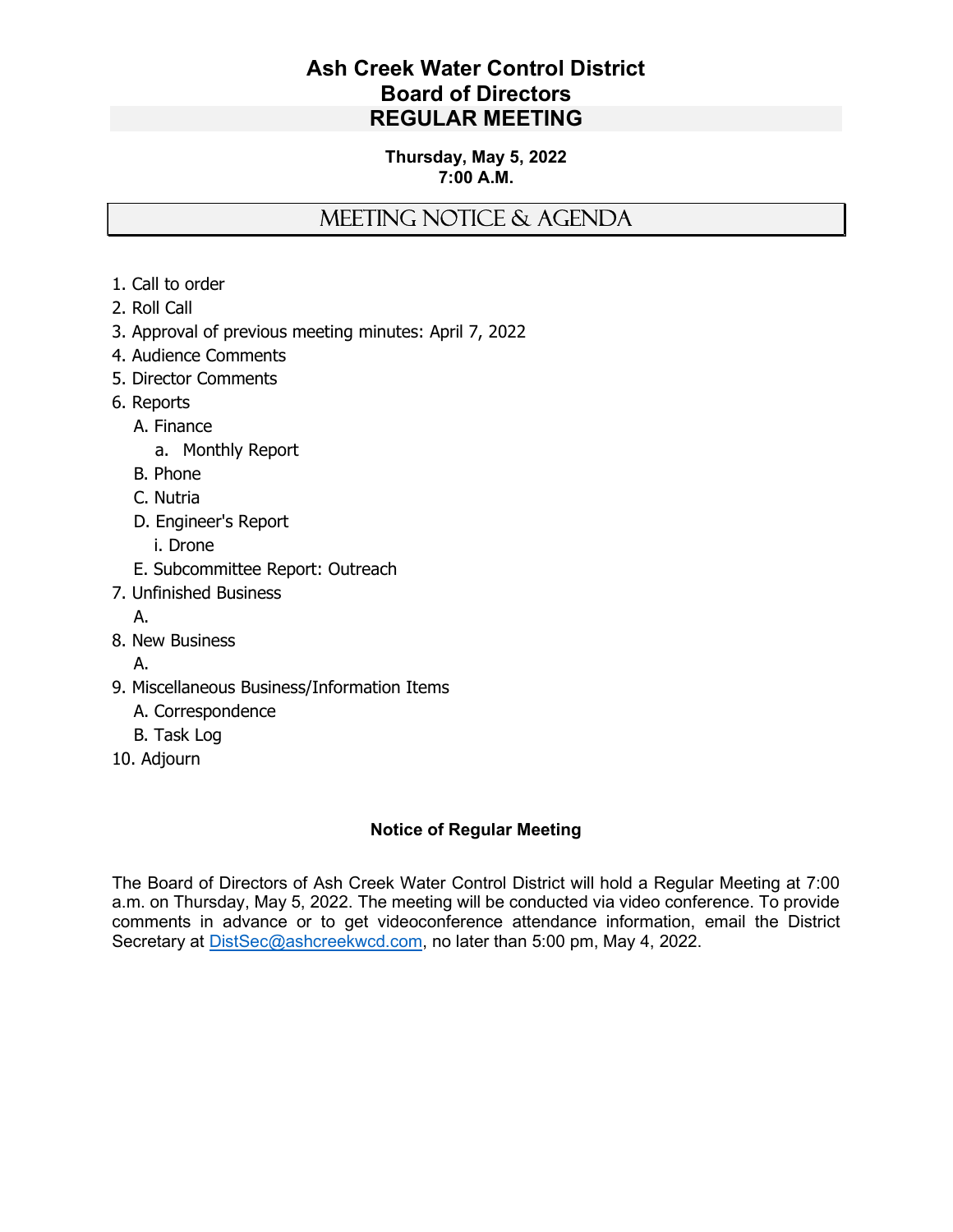# Ash Creek Water Control District Board of Directors REGULAR MEETING

#### April 7, 2022

1. Call to order. The meeting was called to order at 7:04 a.m. via videoconferencing by Chair Dan Farnworth.

2. Roll Call. Board present: Dan Farnworth, Madeline Hall, Mancil Russell, Andrea Melendy, Tom Wilson, Ed Matteo, Donna (arr 7:07 am) (Roger absent) Others present: Karin Johnson, Todd Whitaker, Anne Scheck (7:08 am)

3. Approval of previous meeting minutes: March 3, 2022. Minutes were resubmitted via email to the board on 4/6/2022. Madeline moved to approve the minutes; Tom seconded. Approved by all present (Dan, Madeline, Mancil, Andrea, Tom, Ed)

4. Audience Comments. none

(Donna arr. 7:07 am)

#### 5. Director Comments

a. Madeline – 5.14" precipitation; 2.02" last year. She gave a report on the returning wildlife on her property. She received notice about a development across 99W for a 151-lot subdivision; and also a floodplain development permit. She will talk w/Monmouth planner. Dan noted the planning commission meeting is on the 20<sup>th</sup>; documents are on the city website. Madeline noted it would create 151 lots in 35 acres. Dan said it will connect at Hoffman; also access 99W. If Craven is used, then they will need a bridge across creek. Madeline noted there is also a native American site.

b. Andrea reported that a month ago, sent the grant program planning and application to Tom who put them on the website. She sent out emails to previous grantees and school principals to check out the site. It is a very easy process now.

c. Donna reported turkey vultures are back. Tree frogs too.

(Anne S. arr 7:08 am)

d. Ed reported receiving pruners and cases for outreach.

e. Tom asked the date of the planning meeting; it will be April 20 at 7pm. He reported on the swag ordered – multi-purpose pens, etc. He checked with the internet folks about security; they are very aware and work with many special districts including school districts in California. He will be at the Streamline meeting today at 12.

f. Dan mentioned that there is an online webinar today at noon from SDAO regarding a new statute requiring remote access to public meetings. If we go back to in person meetings, we will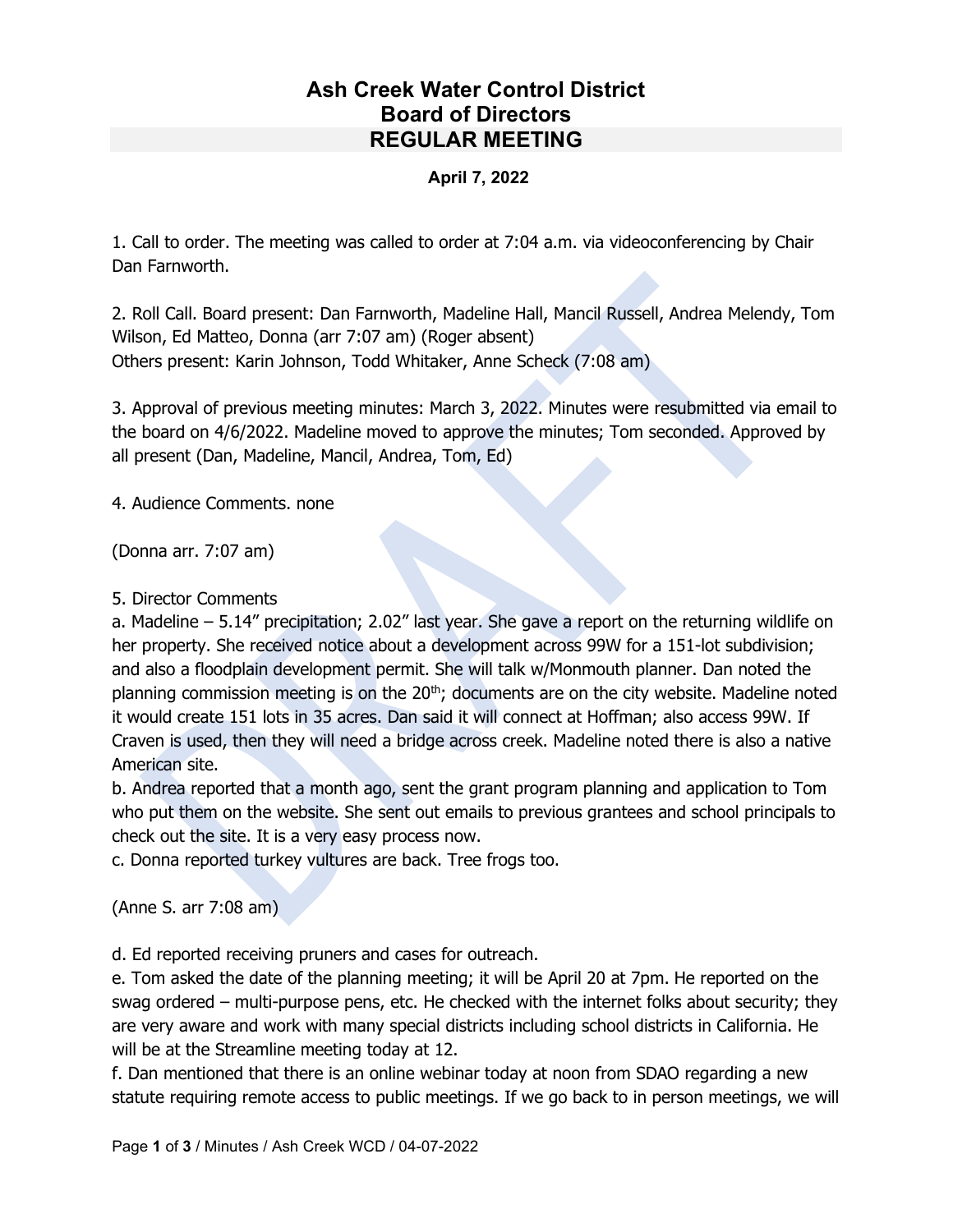also have to have remote access. Tom noted the Polk S&WCD is going through this and gave example of how it works. Indy Commons is set up for this.

### 6. Reports

 A. Finance. Andrea reported receiving a bill for Streamline; it will reflect in next month's report. She is not getting a response from Streamline about combining bills to one large one for several months. Summarized monthly report: (att. #1). LGIP - \$373,924.89; PTB - \$6,532.33. Andrea reported on checks issued.

Donna asked Tom if Gloria comes to Monmouth or Independence; he said he thinks she has been out, but she does most online. Donna is looking at the next step to transition from Andrea to Gloria. Discussion. Dan feels check writing should stay within the district due to past experience; Ed agreed. Donna asked if there was more she could take on. Andrea cannot think of anything right now. Discussion. Andrea will call the bank to see what options there may be for checks.

 B. Phone. Mancil reported that historically, this is the month we purchase more phone minutes; asked if he was able to use the credit card. Discussion. Karin will get the card to Mancil; he will use and return the card with a receipt.

 C. Nutria. Ed summarized report (Att. #2); 3 caught. Not too many nutria have been seen around. Andrea saw one today that avoids her traps. 54 traps out.

D. Engineer's Report.

1. Todd reported he visited the Bush property at Pioneer Park; looked at the slide. He doesn't feel like it is caused by the stream; there is some slight undercutting due to woody debris, but he thinks the primary cause is gutter drains. He did not see anything that gave immediate concern to a threat to the house; he advised her to keep an eye out, plant willow stakes and reroute the gutter drains to the storm system.

2. He visited Riverview park, talked w/Gerald Fisher; they are amenable to a planting with willow stakes. Estimate of approximately \$2,000. Ed moved to approve up to \$2000 for willow stake planting to stabilize bank at Riverview Park; Mancil 2<sup>nd</sup>. Motion passed by all present.

3. Drone inspections were checked out; got a quote for high resolution photos with full length inspection of creek; \$700 for spring, \$1300 for spring & fall. Todd listed deliverables. Dan asked if this would provide Todd with better information, to which Todd replies yes. Madeline asked the reach of width; Todd thinks 100'. Madeline asked if hard copies could be provided; also yes. Tom asked if there is a 3D process; Todd said no he thinks ortho replication, see relief. Todd can get additional information to bring back to the May meeting. Discussion of timing. Tom likes the idea of hi res photos and would support this. All agreed. Todd to send copy of the bid to the board, and will come back with information in May. He will also check with the County GIS to see if can be placed on the district layer. Todd will ask about retention. Tom also asked about LIDAR; Todd will check.

4. Reported that we are exempt from TMDL requirements from DEQ. Dan will bring the letter to Karin for retention. Dan thanked Todd for delivering the information to DEQ and working on this.

5. Ash Creek subdivision. A floodplain development permit is required for any development in a floodplain; there can be excavation. No minimum quantity defined. Can't fill in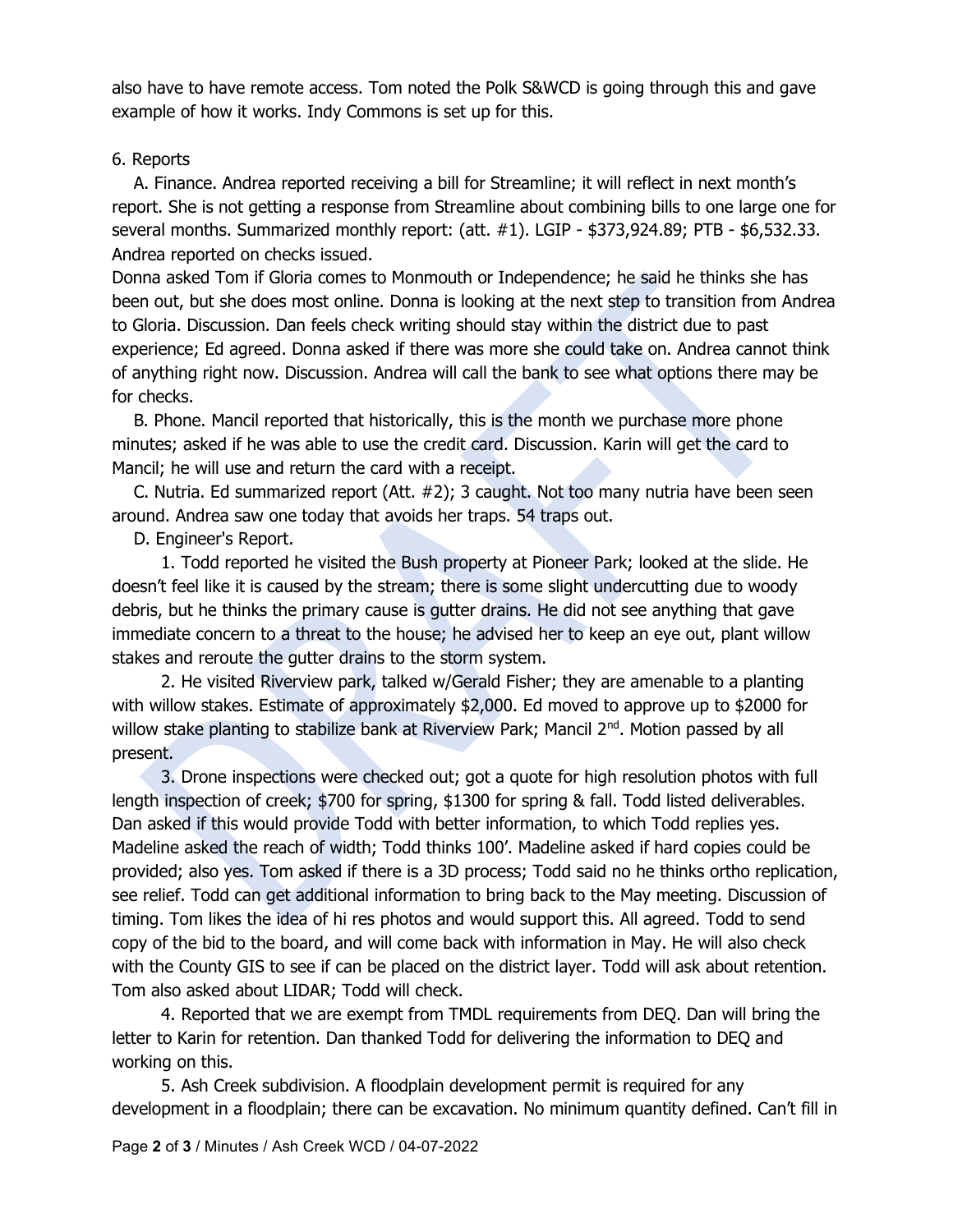a floodway. Can see elevation lines in PC Maps. He explained the difference between floodway and floodplain.

 E. Subcommittee Report: Outreach. Donna reported they met and purchased swag; they are on for May  $7<sup>th</sup>$ . The last piece is to mail postcards. Approx. 2,000. Need to call Mungo to get a mailing price. Postage for mailing is outside of swag funds authorized; they want to get the postcard out this week. Requesting up to \$1200 for printing and mailing of postcards.

Action: Ed moved, Mancil seconded to authorize up to \$1500.00 for printing and mailing of postcards for outreach program. Motion passed by all present.

Staffing the May  $7<sup>th</sup>$  booth – Mancil will help Tom.

#### 7. Unfinished Business

A Mercury TMDL letter from DEQ (see engineer report)

B. Ash Creek bank scouring (see engineer report)

C. Website update. Still moving along.

 E. Policy Manual Update. No update. Recommends to put on agenda for next year. Mancil has documentation from flood plain study in 1995, other documents. Will drop items off so can go in locker. Discussion of key.

### 8. New Business

 A. Karin reported the need to move the budget committee meeting from 4/21 to 4/28. It will be at Indy Commons; Dan, Mancil, Ed, Andrea, and Donna are available. Karin will check with Roger. There will be a board meeting just prior to appoint any new members.

B. Dan noted that we are continuing Zoom meetings. Brief discussion; will continue current practice.

9. Miscellaneous Business/Information Items

A. Correspondence. No action required.

B. Task Log. Karin and Tom to meet re: hand-off the old laptop.

10. Adjourn. Mancil moved, Ed seconded to adjourn. Meeting passed by all present.

Meeting adjourned at 8:16 am.